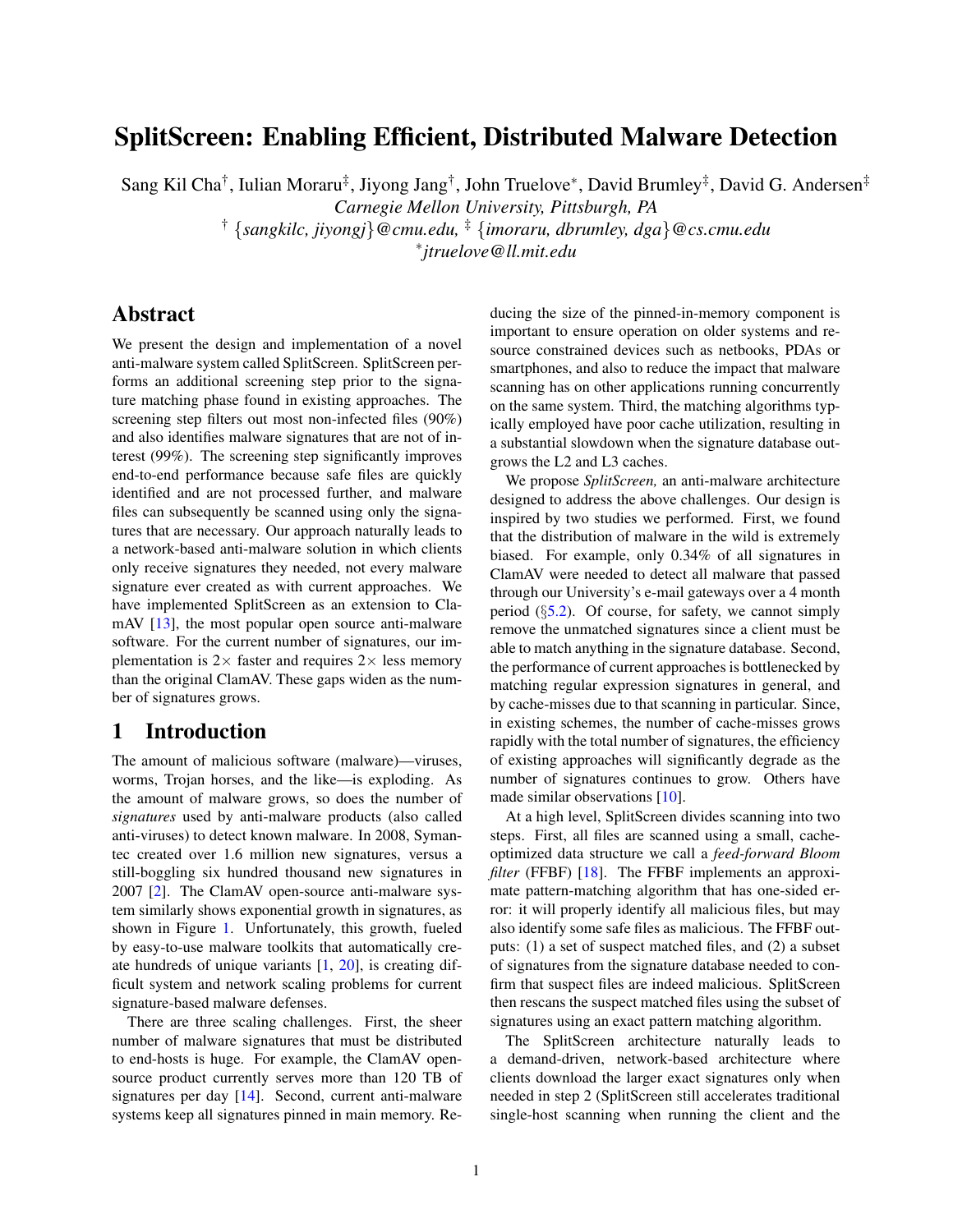server on the same host). For example, SplitScreen requires 55.4 MB of memory to hold the current  $\approx$  533,000 ClamAV signatures. ClamAV, for the same signatures, requires 116 MB of main memory. At 3 million signatures, SplitScreen can use the same amount of memory (55.4 MB), but ClamAV requires 534 MB. Given the 0.34% hit rate in our study, SplitScreen would download only 10,200 signatures for step 2 (vs. 3 million). Our end-to-end analysis shows that, overall, SplitScreen requires less than 10% of the storage space of existing schemes, with only 10% of the network volume  $(\S 5)$  $(\S 5)$ . We believe these improvements to be important for two reasons: (1) SplitScreen can be used to implement malware detection on devices with limited storage (e.g., residential gateways, mobile and embedded devices), and (2) it allows for fast signature updates, which is important when counteracting new, fast spreading malware. In addition, our architecture preserves clients' privacy better than prior network-based approaches [\[19\]](#page-13-7).

SplitScreen addresses the memory scaling challenge because its data structures grow much more slowly than in existing approaches (with approximately 11 bytes per signature for SplitScreen compared to more than 170 bytes per signature for ClamAV). Combined with a cache-efficient algorithm, this leads to better throughput as the number of signatures grows, and represents the major advantage of our approach when compared to previous work that employed simple Bloom filters to speed-up malware detection (§[5.9](#page-11-0) presents a detailed comparison with HashAV [\[10\]](#page-13-5)). SplitScreen addresses the signature distribution challenges because users only download the (small) subset of signatures needed for step 2. SplitScreen addresses constrained computational devices because the entire signature database need not fit in memory as with existing approaches, as well as having better throughput on lower-end processors.

Our evaluation shows that SplitScreen is an effective anti-malware architecture. In particular, we show:

- Malware scanning at twice the speed with half the memory: By adding a cache-efficient prescreening phase, SplitScreen improves throughput by more than  $2 \times$  while simultaneously requiring less than half the total memory. These numbers will improve as the number of signatures increases.
- Scalability: SplitScreen can handle a very large increase in the number of malware signatures with only small decreases in performance (35% decrease in speed for  $6 \times$  more signatures  $\S$ [5.4\)](#page-8-0).
- Distributed anti-malware: We developed a novel distributed anti-malware system that allows clients to perform fast and memory-inexpensive scans, while keeping the network traffic very low during both normal operation and signature updates. Furthermore, clients maintain their privacy by sending



Figure 1: Number of signatures and cache misses in ClamAV from April 2005 to March 2009.

<span id="page-1-0"></span>only information about malware possibly present on their systems.

- Resource-constrained devices: SplitScreen can be applied to mobile devices (e.g., smartphones<sup>[1](#page-1-1)</sup>), older computers, netbooks, and similar devices. We evaluated SplitScreen on a low-power device similar to an iPhone 3GS. In our experiments, SplitScreen worked properly even with 3 million signatures, while ClamAV crashed due to lack of resources at 2 million signatures.
- Real-World Implementation: We have implemented our approach in ClamAV, an open-source anti-malware defense system. Our implementation is available at [http://security.ece.cmu.](http://security.ece.cmu.edu) [edu](http://security.ece.cmu.edu). We will make the malware data sets used in this paper available to other researchers upon request.

# 2 Background

## <span id="page-1-2"></span>2.1 Signature-based Virus Scanning

Signature-based anti-malware defenses are currently the most widely used solutions. While not the only approach (e.g., recent proposals for behavior-based detection such as [\[15\]](#page-13-8)), there are two important reasons to continue improving signature-based methods. First, they remain technically viable today, and form the bedrock of the two billion dollar anti-malware industry. More fundamentally, signature-based techniques are likely to remain an important component of anti-malware defenses, even as those defenses incorporate additional mechanisms.

<span id="page-1-1"></span><sup>1</sup>Smartphones have many connectivity options, and are able to run an increasingly wide range of applications (sometimes on open platforms). We therefore expect that they will be subjected to the same threats as traditional computers, and they will require the same security mechanisms.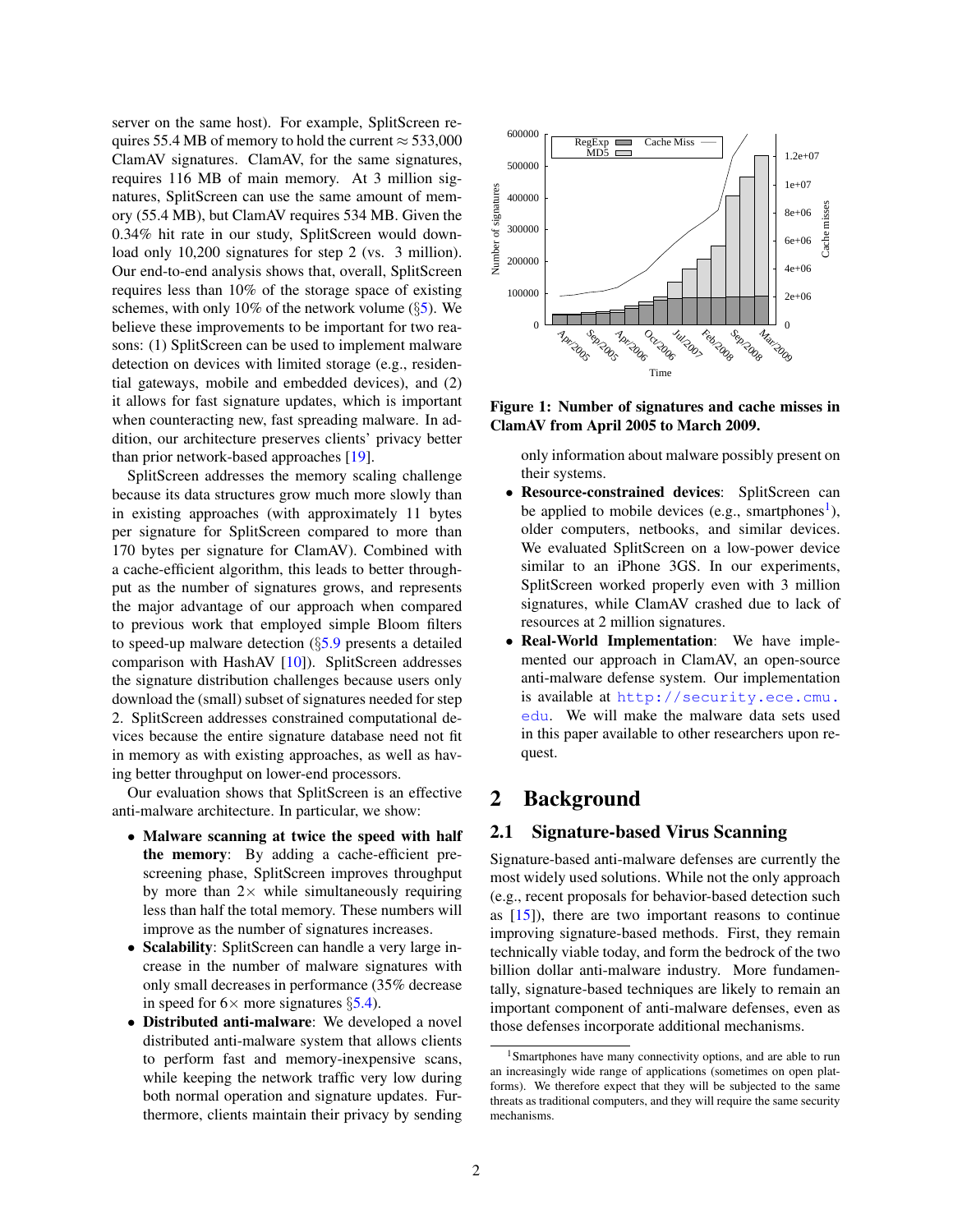In the remainder of this section we describe signaturebased malware scanning, using ClamAV [\[13\]](#page-13-0) as a specific example. ClamAV is the most popular open-source anti-malware solution, and already incorporates significant optimizations to speed up matching and decrease memory consumption. We believe ClamAV to be representative of current malware scanning algorithms, and use it as a baseline from which to measure improvements due to our techniques.

During initialization, ClamAV reads a signed signature database from disk. The database contains two types of signatures: whole file or segment MD5 signatures and byte-pattern signatures written in a custom language with regular expression-like syntax (although they need not have wildcards) which we refer to as regular expression signatures (regexs). Figure [1](#page-1-0) shows the distribution of MD5 and regular expression signatures in ClamAV over time. Currently 84% of all signatures are MD5 signatures, and 16% are regular expressions. In our experiments, however, 95% of the total scanning time is spent matching the regex signatures.

When scanning, ClamAV first performs several preprocessing steps (e.g., attempting to unpack and uncompress files), and then checks each input file sequentially against the signature database. It compares the MD5 of the file with MD5s in the signature database, and checks whether the file contents match any of the regular expressions in the signature database. If either check matches a known signature, the file is deemed to be malware.

ClamAV's regular expression matching engine has been significantly optimized over its lifetime. ClamAV now uses two matching algorithms [\[16\]](#page-13-9): Aho-Corasick  $[3]$  (AC) and Wu-Manber  $[23]$  (WM).<sup>[2](#page-2-0)</sup> The slower AC is used for regular expression signatures that contain wildcard characters, while the faster WM handles fixed string signatures.

The AC algorithm builds a trie-like structure from the set of regular expression signatures. Matching a file with the regular expression signatures corresponds to walking nodes in the trie, where transitions between nodes are determined by details of the AC algorithm not relevant here. Successfully walking the trie from the root to a leaf node corresponds to successfully matching a signature, while an unsuccessful walk corresponds to not matching any signature. A central problem is that a trie constructed from a large number of signatures (as in our problem setting) will not fit in cache. Walks of such tries will typically visit nodes in a semi-random fashion, causing many cache misses.

The Wu-Manber [\[23\]](#page-13-11) algorithm for multiple fixed patterns is a generalization of the single-pattern Boyer-Moore [\[6\]](#page-13-12) algorithm. Matching using Wu-Manber entails hash table lookups, where a failed lookup means the input does not match a signature. In our setting, ClamAV uses a sliding window over the input file, where the bytes in window are matched against signatures by using a hash table lookup. Again, if the hash table does not fit in cache, each lookup can cause a cache miss. Thus, there is a higher probability of cache misses as the size of the signature database grows.

## <span id="page-2-1"></span>2.2 Bloom Filters

The techniques we present in this paper make extensive use of Bloom filters [\[5\]](#page-13-13). Consider a set *S*. A Bloom filter is a data structure used to implement set membership tests of *S* quickly. Bloom filters membership tests may have one-sided errors. A false positive occurs when the outcome of the test is  $x \in S$  when *x* is not really a member of *S*. Bloom filters will never incorrectly report  $x \notin S$ when *x* really is in *S*.

*Initialization.* Bloom filter initialization takes the set *S* as input. A Bloom filter uses a bit array with *m* bits, and *k* hash functions to be applied to the items in *S*. The hashes produce integers with values between 1 and *m*, that are used as indices in the bit array: the *k* hash functions are applied to each element in *S*, and the bits indexed by the resulting values are set to 1 (thus, for each element in *S*, there will be a maximum of *k* bits set in the bit array fewer if there are collisions between the hashes).

*Membership test.* When doing a set membership test, the tested element is hashed using the *k* functions. If the filter bits indexed by the resulting values are all set, the element is considered a member of the set. If at least one bit is 0, the element is definitely not part of the set.

*Important parameters.* The number of hash functions used and the size of the bit array determine the false positive rate of the Bloom filter. If *S* has |*S*| elements, the asymptotic false positive probability of a test  $\int \frac{1}{2}$  =  $e^{-k|S|/m}$   $\int$  [\[7\]](#page-13-14). For a fixed *m*, *k* = *ln*2 × |*S*|/*m* minimizes this probability. In practice however, *k* is often chosen smaller than optimum for speed considerations: a smaller *k* means computing a smaller number of hash functions and doing fewer accesses to the bit array. In addition, the hashing functions used affect performance, and when non-uniform, can also increase the false positive rate.

*Scanning text.* Text can be efficiently scanned for multiple patterns using Bloom filters in the Rabin-Karp [\[11\]](#page-13-15) algorithm. The patterns, all of which must be of the same length *w*, represent the set used to initialize the Bloom filter. The text is scanned by sliding a window of length *w* and checking rolling hashes of its content, at every position, against the Bloom filter. Exact matching requires every Bloom filter hit to be confirmed by running a verification step to weed out Bloom filter false positives (e.g., using a subsequent exact pattern matching algorithm).

<span id="page-2-0"></span><sup>&</sup>lt;sup>2</sup>ClamAV developers refer to this algorithm as extended Boyer-Moore.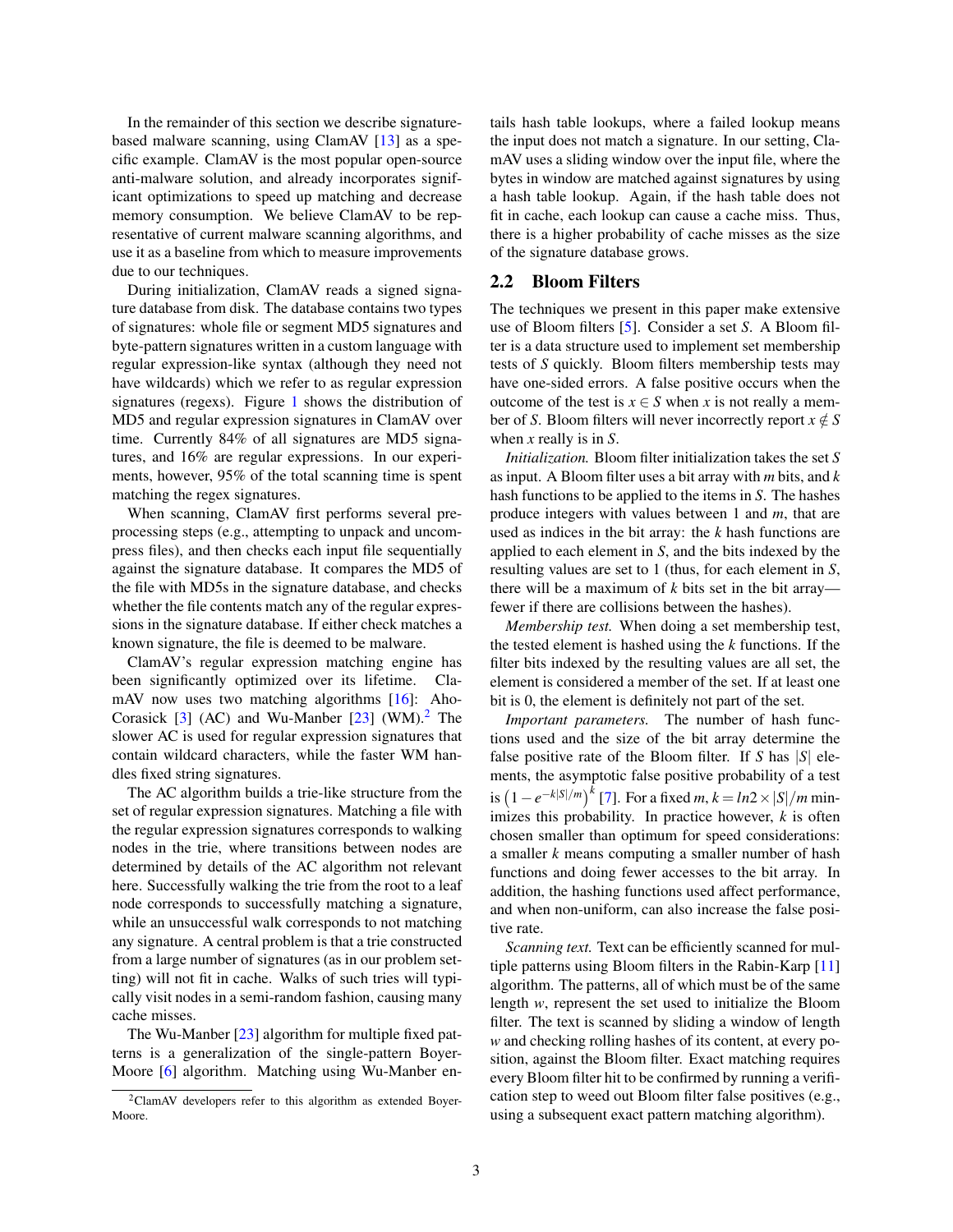# <span id="page-3-2"></span>3 Design

SplitScreen is inspired by several observations. First, the number of malware programs is likely to continue to grow, and thus the scalability of an anti-malware system is a primary concern. Second, malware is not confined to high-end systems; we need solutions that protect slower systems such as smartphones, old computers, netbooks, and similar systems. Third, signature-based approaches are by far the most widely-used in practice, so improvements to signature-based algorithms are likely to be widely applicable. Finally, in current signature-based systems all users receive all signatures whether they (ul-timately) need them or not, which is inefficient<sup>[3](#page-3-0)</sup>.

## 3.1 Design Overview

At a high level, an anti-malware defense has a set of signatures  $\Sigma$  and a set of files *F*. For concreteness, in this section we focus on regular expression signatures commonly found in anti-malware systems—so we use Σ to denote a set of regular expressions. We extend our approach to MD5 signatures in §[3.5.1.](#page-5-0) The goal of the system is to determine the (possibly empty) subset  $F_{\textit{malloware}} \subseteq F$  of files that match at least one signature σ ∈ Σ.

SplitScreen is an anti-malware system, but its approach differs from existing systems because it does not perform exact pattern matching on every file in *F*. Instead SplitScreen employs a cache-efficient data structure called a feed-forward Bloom filter (FFBF) [\[18\]](#page-13-6) that we created for doing approximate pattern matching. We use it in conjunction with the Rabin-Karp text search algorithm (see  $\S2.2$ ). The crux of the system is that the cache-efficient first pass has extremely high throughput. The cache-efficient algorithm is approximate in the sense that the FFBF scan returns a set of suspect files *Fsuspect* that is a superset of malware identified by exact pattern matching, i.e.,  $F_{malware} \subseteq F_{suspect} \subseteq F$ . In the second step we perform exact pattern matching on *Fsuspect* and return exactly the set *Fmalware*. Figure [2](#page-3-1) illustrates this strategy. The files in  $F_{suspect} \backslash F_{malware}$  represent the false positives that we refer to in various sections of this paper, and they are caused by 1) Bloom filter false positives (recall that Bloom filters have one-sided error) and 2) the fact that we can only look for fixed-size fragments of signatures and not entire signatures in the first step (the FFBF scan), as a consequence of how Rabin-Karp operates.



<span id="page-3-1"></span>Figure 2: The SplitScreen scanning architecture.

### 3.2 High-Level Algorithm

The scanning algorithm used by SplitScreen consists of four processing steps called FFBF-INIT, FFBF-SCAN, FFBF-HIT, and FFBF-VERIFY, which behave as follows:

- **FFBF-INIT**( $\Sigma$ )  $\rightarrow \phi$  takes as input the set of signatures  $\Sigma$  and outputs a bit-vector  $\phi$  which we call the *all-patterns bit vector*. FFBF-SCAN will use this bit-vector to construct an FFBF to scan files.
- $\mathbf{FFBF-S}\mathbf{CAN}(\phi, F)\rightarrow (\phi^{\prime}% )\mathbf{SP}^{\prime}(\phi, F)$ constructs an FFBF from  $\phi$  and then scans each file  $f \in F$ using the FFBF. The algorithm outputs the tuple  $(\phi', F_{suspect})$  where  $F_{suspect} \subseteq F$  is the list of files that were matched by  $\phi$ , and  $\phi'$  is a bit vector that identifies the signatures actually matched by  $F_{\text{suspect}}$ . We call  $\phi'$  the *matched-patterns bit vector*.
- **FFBF-HIT** $(\phi', \Sigma) \rightarrow \Sigma'$  takes in the matched-patterns bit vector  $\phi'$  and outputs the set of regexp signatures  $\Sigma' \subseteq \Sigma$  that were matched during FFBF-SCAN.
- $\mathbf{FFBF-VERIFY}(\Sigma', F_{suspect}) \rightarrow F_{malware}$  takes in a set of regular expression signatures  $\Sigma'$ , a set of files *Fsuspect*, and outputs the set of files  $F_{malware} \subseteq F_{suspect}$  matching  $\Sigma'$ .

The crux of the SplitScreen algorithm can be expressed as:

 $SCAN(\Sigma, F) =$ let  $(\phi', F_{suspect})$  = FFBF-SCAN(FFBF-INIT( $\Sigma$ ), *F*) in  $\text{FFBF-VERT}(\text{FFBF-HIT}(\phi', \Sigma), F_{\text{suspect}})$ 

Let *R* denote the existing regular expression pattern matching algorithm, e.g., *R* is ClamAV. SplitScreen achieves the following properties:

Correctness. SCAN will return the same set of files as identified by *R*, i.e.,  $SCAN(\Sigma, F) = R(\Sigma, F)$ .

Higher Throughput. SCAN runs faster than *R*. In particular, we want the time for FFBF-SCAN plus FFBF-VERIFY plus FFBF-HIT to be less than the time to execute *R*. (Since FFBF-INIT is an initialization step performed only once per set of signatures, we do not consider it for throughput. We similarly discount in  $R$  the time to initialize any data structures in its algorithm.)

<span id="page-3-0"></span> $3$ To put things in perspective, suppose there is a new Windows virus, and that the 1 billion computers with Microsoft Windows [\[4\]](#page-13-16) are all running anti-malware software. A typical signature is at least 16 bytes (e.g., the size of an MD5). If each computer receives a copy of the signature, then that one virus has cost 15,258 MB of disk space worldwide to store the signature.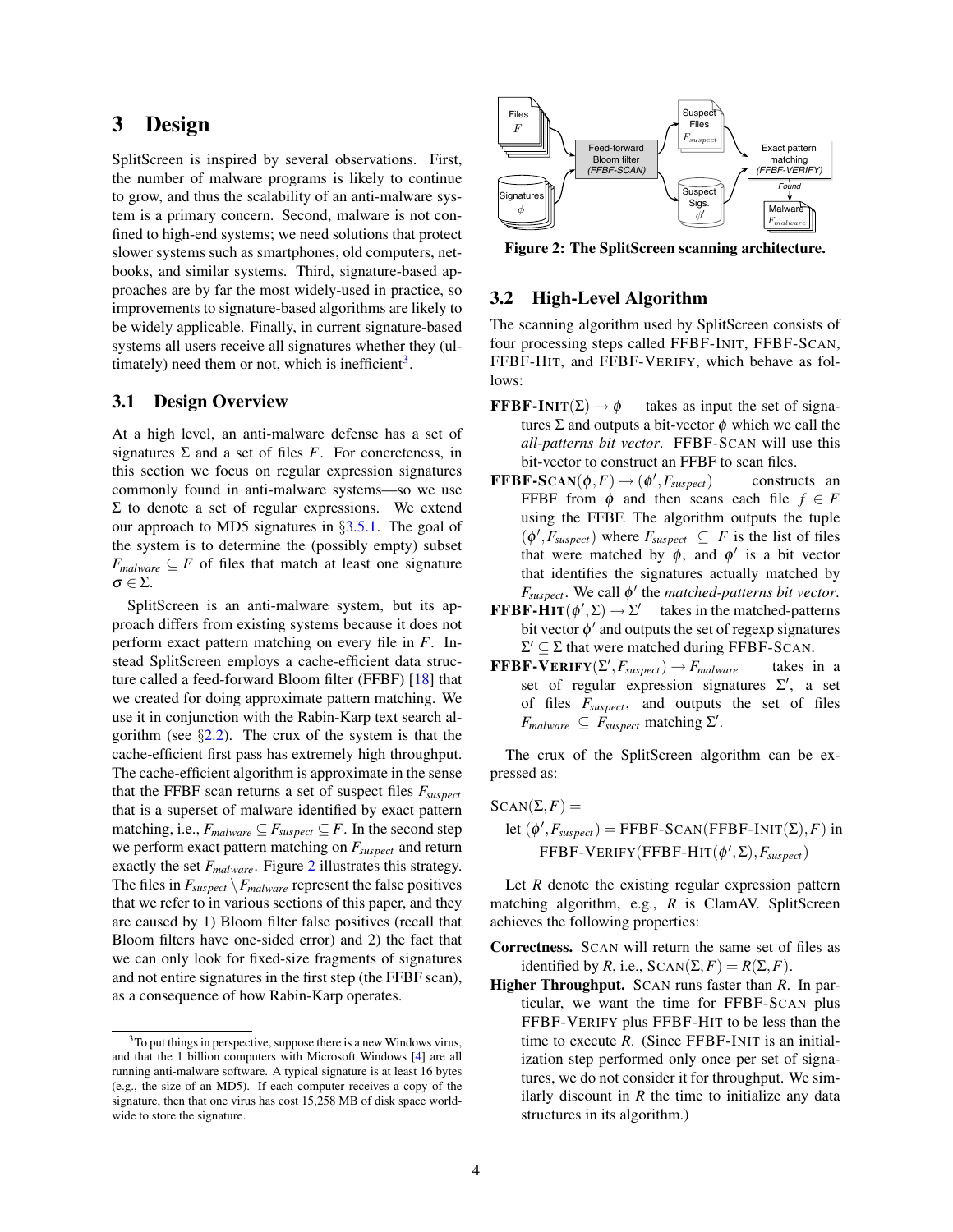- Less Memory. The amount of memory needed by SCAN is less than *R*. In particular, we want  $max(|\phi| + |\phi'|, |\Sigma'|) \ll |\Sigma|$  (the bit vectors are not required to be in memory during FFBF-VERIFY). We expect that the common case is that most signatures are never matched, e.g., the average user does not have hundreds of thousands or millions of unique malware programs on their computer. Thus  $|\Sigma'| \ll |\Sigma|$ , so the total memory overhead will be significantly smaller. In the worst case, where every signature is matched,  $\Sigma' = \Sigma$  and SplitScreen's memory overhead is the same as existing systems's.
- Scales to More Signatures. Since the all-patterns bit vector  $\phi$  takes a fraction of the space needed by typical exact pattern matching data structures, the system scales to a larger number of signatures.
- Network-based System. Our approach naturally leads to a distributed implementation where we keep the full set of signatures  $\Sigma$  on a server, and distribute  $\phi$  to clients. Clients use  $\phi$  to construct an FFBF and scan their files locally. After FFBF-SCAN returns, the client sends  $\phi'$  to a server to perform FFBF-HIT, gets back the set of signatures  $\Sigma'$  actually needed to confirm malware is present. The client runs FFBF-VERIFY locally.
- Privacy. In previous network-based approaches such as CloudAV [\[19\]](#page-13-7), a client sends every file to a server (the cloud) for scanning. Thus, the server can see all of the client's files. In our setting, the client never sends a file across the network. Instead, the client sends  $\phi'$ , which can be thought of as a list of possible viruses on their system. We believe this is a better privacy tradeoff. Furthermore, clients can attain deniability as explained in §[3.4.](#page-5-1) Note our architecture can be used to realize the existing antimalware paradigm where the client simply asks for all signatures. Such a client would still retain the improved throughput during scanning by using our FFBF-based algorithms.

### 3.3 Bloom-Based Building Blocks

Bloom filters can have false positives, so a hit must be confirmed by an exact pattern matching algorithm (hence the need for FFBF-VERIFY). Our first Bloom filter enhancement reduces the number of signatures needed for verification, while the second accelerates the Bloom filter scan itself.

#### 3.3.1 Feed-Forward Bloom Filters

An FFBF consists of two bit vectors. The *all-patterns bit vector* is a standard Bloom filter initialized as described in  $\S 3.5.1$ . In our setting, the set of items is  $\Sigma$ . The *matched-patterns bit vector* is initialized to 0.

As with an ordinary Bloom filter, a candidate item is



<span id="page-4-0"></span>Figure 3: Building the *matched-patterns bit vector* as part of the feed-forward Bloom filter algorithm.

hashed and the corresponding bits are tested against the all-patterns bit vector. If all the hashed bits are set in the all-patterns bit vector, the item is output as a FFBF match. When a match occurs, the FFBF will additionally set each bit used to check the all-patterns bit vector to 1 in the matched-patterns bit vector. In essence, the matchedpatterns bit vector records which entries were found in the Bloom filter. This process is shown in Figure [3.](#page-4-0)

After all input items have been scanned through the FFBF, the matched-patterns bit vector is a Bloom filter representing the patterns that were matched. The user of an FFBF can generate a list of potentially matching patterns by running the input pattern set against the matched-patterns Bloom filter to identify which items were actually tested. Like any other Bloom filter output, the output pattern subset may contain false positives.

In SplitScreen,  $\phi$  is the all-patterns bit vector, and  $\phi'$  is the matched-patterns bit vector created by FFBF-SCAN. Thus,  $\phi'$  identifies (a superset of) signatures that would have matched using exact pattern matching. FFBF-HIT uses  $\phi'$  to determine the set of signatures needed for FFBF-VERIFY.

#### <span id="page-4-1"></span>3.3.2 Cache-Partitioned Bloom Filters

While a Bloom filter alone is more compact than other data structures traditionally used in pattern matching algorithms like Aho-Corasick or Wu-Manber, it is not otherwise more cache-friendly: it performs random access within a large vector. If this vector does not fit entirely in cache, the accesses will cause cache misses which will degrade performance substantially.

SplitScreen uses our cache-friendly partitioned bloom filter design  $[18]$ , which splits the input bit vector into two parts. The first is sized to be entirely cache-resident, and the first *s* hash functions map only into this section of the vector. The second is created using virtual memory super-pages (when available) and is sized to be as *large* as possible without causing TLB misses. The FFBF pre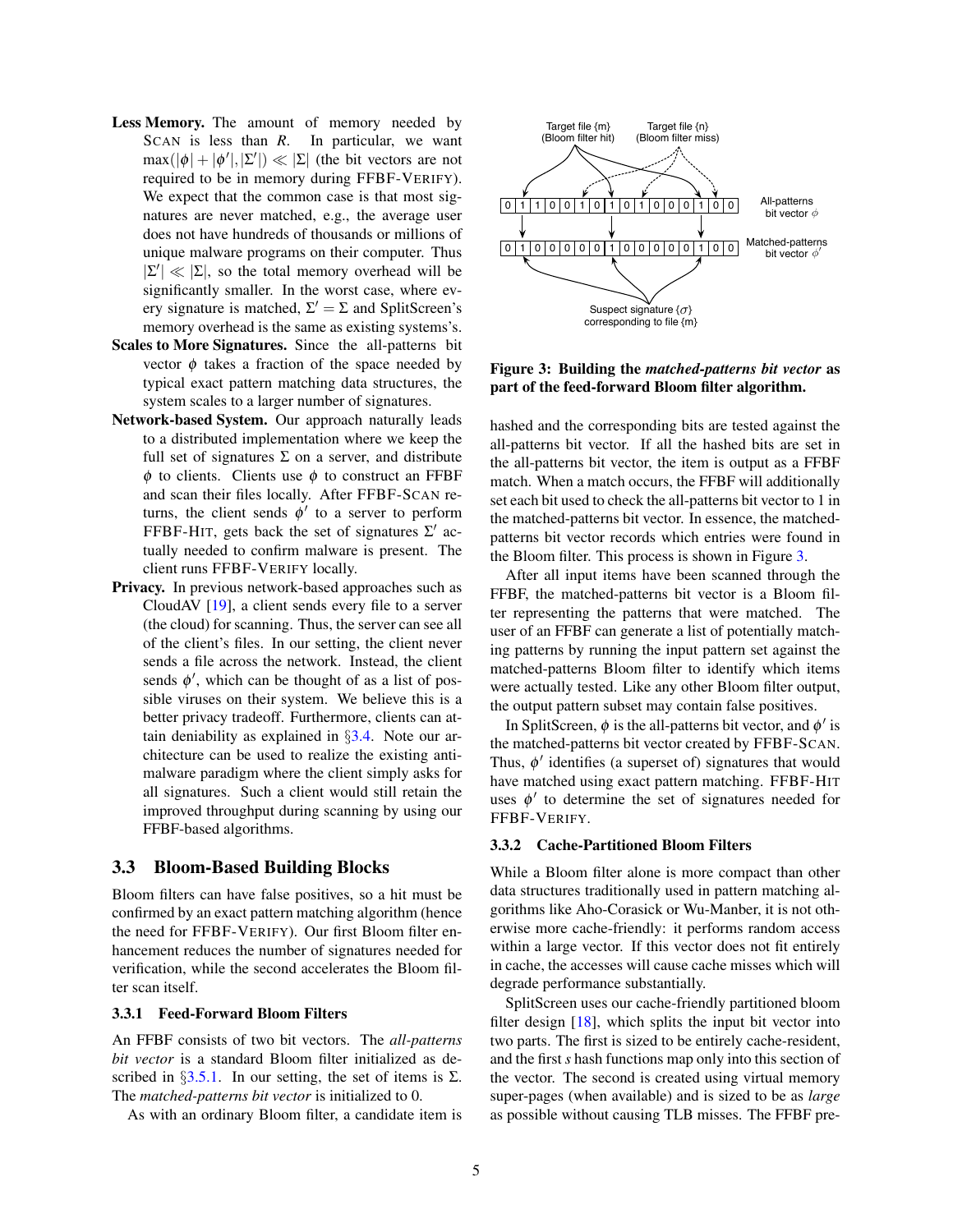vents cache pollution by using non-cached reads into the second bloom filter. The mechanisms for automatically determining the size of these partitions and the number of hash functions are described in our technical report [\[18\]](#page-13-6).

The key to this design is that it is optimized for bloomfilter *misses*. Recall that a Bloom filter hit requires matching each hash function against a "1" in the bit vector. As a result, most misses will be detected after the first or second test, with an exponentially decreasing chance of requiring more and more tests.

The combination of a bloom-filter representation and a cache-friendly implementation provide a substantial speedup on modern architectures, as we show in §[5.](#page-7-1)

## <span id="page-5-1"></span>3.4 SplitScreen Distributed Anti-Malware

In the SplitScreen distributed model, the input files are located on the clients, while the signatures are located on a server. The system works as follows:

- 1. The server generates the all-patterns bit vector for the most recent malware signatures and transmits it to the client. It will be periodically updated to contain the latest malware bit patterns, just as existing approaches must be updated.
- 2. The client performs the pre-screening phase using the feed-forward Bloom filter, generates the matched-patterns bit vector, compresses it and transmits it to the server.
- 3. The server uses the matched-patterns bit vector to filter the signatures database and sends the full definitions (1% of the signatures) to the client.
- 4. The client performs exact matching with the suspect files from the first phase and the suspect signatures received from the server.

In this system, SplitScreen clients maintain only the all-patterns bit vectors  $\phi$  (there will be two bit vectors corresponding to two FFBFs, one for each type of signature). Instead of replicating the large signature database at each host, the database is stored only at the server and clients only get the signatures they are likely to need. This makes updates inexpensive: the server updates its local signature database and then sends differential all-patterns bit vector updates<sup>[4](#page-5-2)</sup> to the clients.

Since the clients don't have to use the entire set of signatures for scanning, they also need less in-core memory (important for multi-task systems), and have smaller load times.

SplitScreen does not expose as much private data as earlier distributed anti-malware systems [\[19\]](#page-13-7), because the contents of clients' files are never sent over the network, instead clients only send compact representations



Figure 4: Data flow for distributed SplitScreen.

(bit vectors) of short hashes (under 32 bits) of small (usually under 20 bytes long) parts of undisclosed files and hashes of MD5 signatures of files. Clients concerned about deniability could set additional (randomly chosen) bits in their matched-patterns bit vectors in exchange for increased network traffic.

#### 3.5 Design Details

#### <span id="page-5-0"></span>3.5.1 Files and Signatures Screening

As explained in  $\S2.1$ , ClamAV uses two types of signatures: regexp signatures and MD5 signatures. We handle each with its own FFBF.

Pattern signatures. The SplitScreen server extracts a fragment of length *w* from every signature (the way *w* is chosen is discussed in  $\S$ [5.8,](#page-10-0) while handling signatures smaller than *w* bytes and signatures containing wildcards is presented in  $\S 3.5.3$  $\S 3.5.3$  and  $\S 3.5.2$ ). These fragments will be hashed and inserted into the FFBF. When performing FFBF scanning, a window of the same size (*w*) is slid through the examined files, and its content at every position is tested against the filter. The hash functions we use in our FFBF implementation are based on hashing by cyclic polynomials [\[8\]](#page-13-17) which we found to be effective and relatively inexpensive. To reduce computation further, we use the idea of Kirsch and Mitzenmacher [\[12\]](#page-13-18) and compute only two independent hash functions, deriving all the others as linear combinations of the first two.

MD5 signatures. ClamAV computes the MD5 hash of each scanned file (or its sections) and searches for it in a hash table of malware MD5 signatures. SplitScreen replaces the hash table with an FFBF to save memory. The

<span id="page-5-2"></span><sup>&</sup>lt;sup>4</sup>An all-patterns bit vector update is a sparse—so highly compressible—bit vector that is overlaid on top of the old bit vector.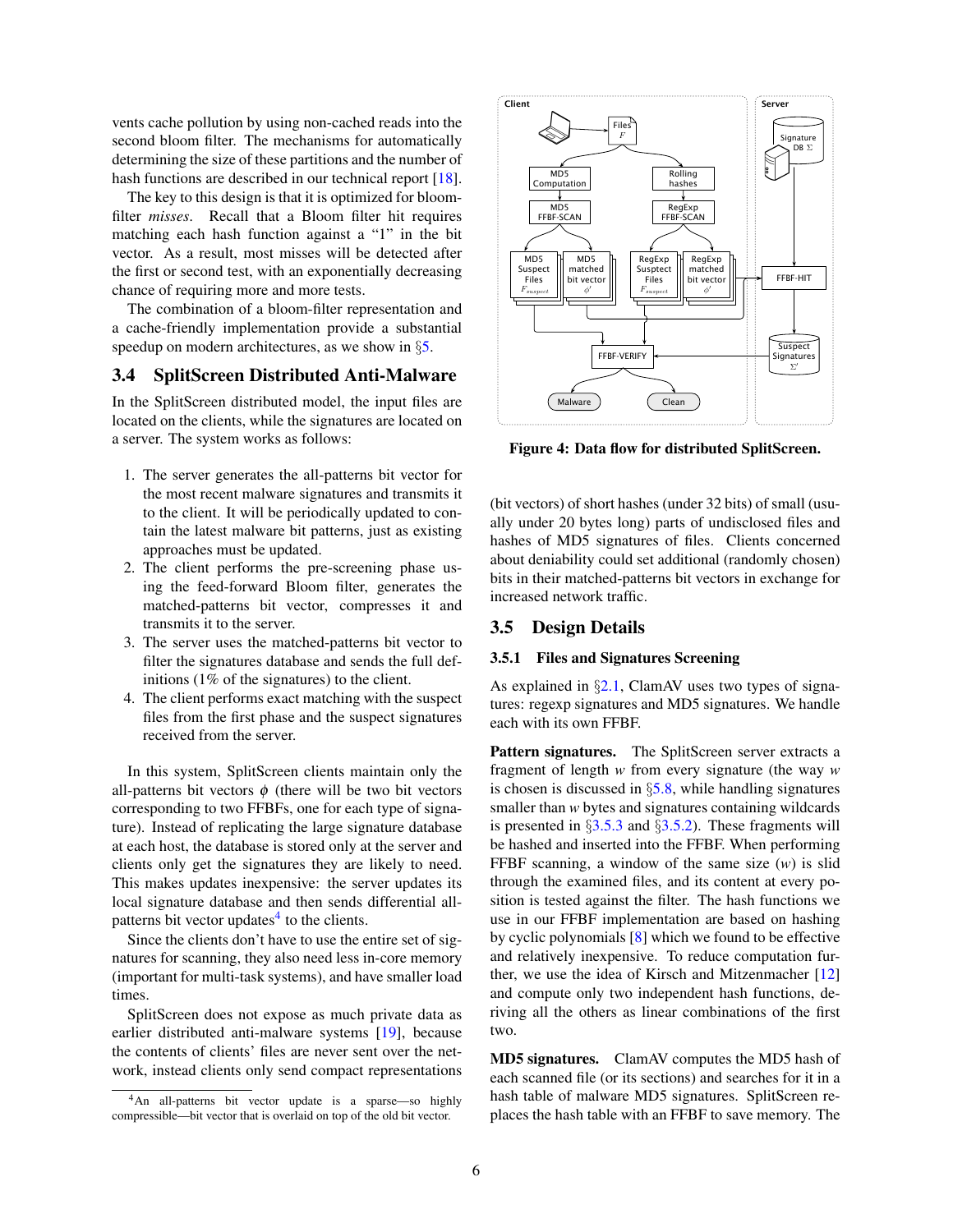elements inserted into the filter are the MD5 signatures themselves, while the candidate elements tested against the filter are the MD5 hashes computed for the scanned files. Since the MD5 signatures are uniform hash values, the hash functions used for the FFBF are straightforward: given a 16-byte MD5 signature  $b_1b_2...b_{16}$ , we compute the 4-byte hash values as linear combinations of  $h_1 = b_1...b_4 \oplus b_5...b_8$  and  $h_2 = b_9...b_{12} \oplus b_{13}...b_{16}$ .

### <span id="page-6-1"></span>3.5.2 Signatures with Wildcards

A small fraction (1.5% in ClamAV) of regular expression signatures contain wildcards, but SplitScreen's Rabin-Karp-based FFBF algorithm operates with fixed strings. Simply expanding the regular expressions does not work. For example, the expression

$$
3c666f726d3e\{1-200\}3c696e707574
$$

(where "{1-200}" matches any sequence no longer than 200 bytes) generates  $256^{200}$  different byte sequences. It is impractical to put all of them into the Bloom filter.

Instead, SplitScreen extracts the invariant fragments (fixed byte subsequences) of a wildcard-containing signature and selects one of these fragments to put in the FFBF (see §[3.5.4](#page-6-2) for more details about fragment selection).

#### <span id="page-6-0"></span>3.5.3 Short Signatures

If a regular expression signature does not contain a fixed fragment at least as long as the window size, the signature cannot be added to the feed-forward Bloom filter. Decreasing the window size to the length of the shortest signature in the database would raise the Bloom filter scan false positive rate to an unacceptable level, because the probability of a random sequence of bytes being found in any given file increases exponentially as the sequence shortens.

SplitScreen therefore performs a separate, exact pattern matching step for short signatures concurrently with the FFBF scanning. Short signatures are infrequent (they represent less than 0.4% of ClamAV's signature set for our default choice for the window size—12 bytes), so this extra step does not significantly reduce performance. The SplitScreen server builds the *short signature set* when constructing the Bloom filters. Whenever a SplitScreen client requires Bloom filter updates, the SplitScreen server sends it this short signature set too.

#### <span id="page-6-2"></span>3.5.4 Selecting Fragments using Document Frequency

While malware signatures are highly specific, the fixedlength substrings that SplitScreen uses may not be. For example, suppose that the window size is 16 bytes. Almost every binary file contains 16 consecutive "0x00" bytes. Since we want to keep as few files as possible for  $\Sigma_i$  = set of signatures  $\sigma$  = input signature ( $\sigma \in \Sigma$ )  $w =$  fixed window size  $\gamma$  = length *w* fixed byte sequence (*w*-gram) in  $\sigma$  $DF(\gamma)$  = the document frequency of *w*-gram  $\gamma$ *outputs*  $\phi_i$  = FFBF signatures  $\Sigma_{short}$  = set of short signatures for all  $\sigma \in \Sigma_{md5}$ , put  $\sigma$  into  $\phi_{md5}$ for all  $\sigma$  in  $\Sigma_{fixed} \cup \Sigma_{wild}$ if  $|\sigma| \geq w$ for all fixed byte *w*-grams  $\gamma$  in  $\sigma$ if  $DF(\gamma) = 0$ put γ into φ*regexp*; GOTO next σ *//either shorter than w or no zero DF*

<span id="page-6-3"></span>put  $\sigma$  into  $\Sigma$ <sub>*short*</sub>

#### Figure 5: Final FFBF-INIT algorithm.

the exact-matching phase, we should be careful not to include such a pattern into the Bloom filter.

We use the *document frequency (DF)* of signature fragments in clean binary files to determine if a signature fragment is likely to match safe files. The *DF* of a signature fragment represents the number of documents containing this fragment. A high DF indicates that the corresponding signature fragment is common and may generate many false positives.

We compute the DF value for each window-sized signature fragment in clean binary samples. For each signature, we insert into the filter the first fragment with a DF value of zero (i.e., the fragment did not occur in any of the clean binary files). The signatures that have no zero DF fragments are added to the short signature set.

We summarize our signature processing algorithm in Figure [5.](#page-6-3) The SplitScreen server runs this algorithm for every signature, and creates two Bloom filters—one for MD5 signatures, and one for the regular expression signatures—as well as the set of short signatures.

#### 3.5.5 Important Parameters

We summarize in this section the important parameters that affect the performance of our system, focusing on the tradeoffs involved in choosing those parameters.

*Bit vector size.* The size of the bit vectors trades scan speed for memory use. Larger bit vectors (specifically, larger non-cache-resident parts) result in fewer Bloom filter false positives, improving performance up to the point where TLB misses become a problem (see §[3.3.2\)](#page-4-1).

*Sliding window size.* The wider the sliding window used to scan files during FFBF-SCAN, the less chance there is of a false positive (see  $\S$ [5.8\)](#page-10-0). This makes FFBF-VERIFY run faster (because there will be fewer files to check). However, the wider the sliding window, the more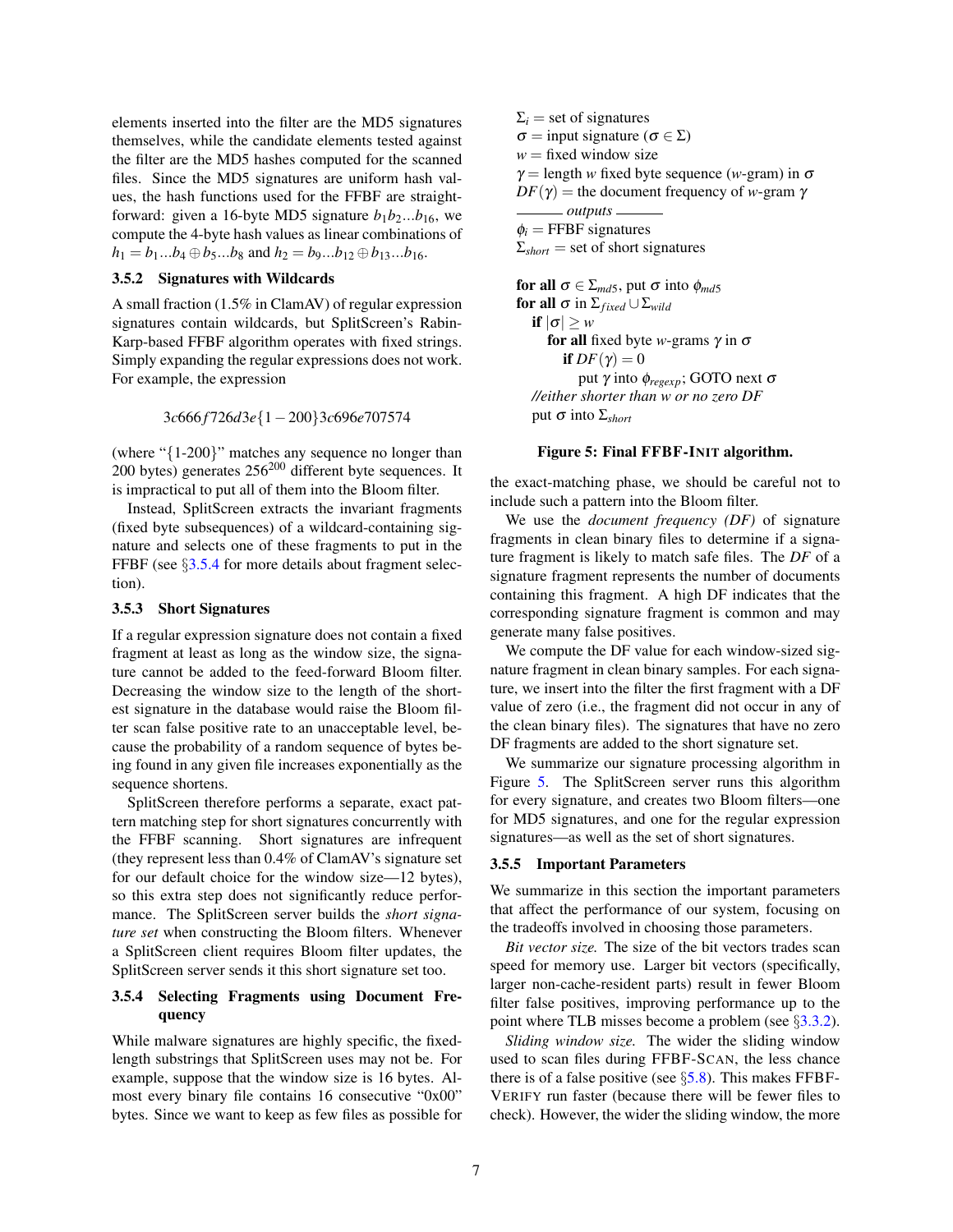signatures that must be added to the short signature set. Since we look for short signatures in every input file, a large number of short signatures will reduce performance.

*Number of Bloom filter hash functions.* The number of hash functions used in the FFBF algorithm (the *k* parameter in  $\S$ [2.2\)](#page-2-1) is a parameter for which an optimum value can be computed when taking into account the characteristics of the targeted hardware (e.g. the size of the caches, the latencies in accessing different levels of the memory hierarchy) as described in [\[18\]](#page-13-6). Empirically, we found that two hash functions each for the cache-resident part and the non-cache-resident part of the FFBF works well for a wide range of hardware systems.

# 4 Implementation

We have implemented SplitScreen as an extension of the ClamAV open source anti-malware platform, version 0.94.2. Our code is available at [http://security.](http://security.ece.cmu.edu) [ece.cmu.edu](http://security.ece.cmu.edu). The changes comprised approximately 8K lines of C code. The server application used in our distributed anti-malware system required 5K lines of code. SplitScreen servers and SplitScreen clients communicate with each other via TCP network sockets.

The SplitScreen client works like a typical antimalware scanner; it takes in a set of files, a signature database ( $\phi$  in SplitScreen), and outputs which files are malware along with any additional metadata such as the malware name. We modified the existing libclamav library to have a two-phase scanning process using FF-BFs.

The SplitScreen server generates  $\phi$  from the default ClamAV signatures using the algorithm shown in Figure [5.](#page-6-3) Note that SplitScreen can implement traditional single-host anti-malware by simply running the client and server on the same host. We use run-length encoding to compress the bit vectors and signatures sent between client and server.

# <span id="page-7-1"></span>5 Evaluation

In this section we first detail our experimental setup, and then briefly summarize the malware measurements that confirm our hypothesis that most of the volume of malware can be detected using a few signatures. We then present an overall performance comparison of SplitScreen and ClamAV, followed by detailed measurements to understand why SplitScreen performs well, how it scales with increasing numbers of regexp and MD5 signatures, and how its memory use compares with ClamAV. We then evaluate SplitScreen's performance on resource constrained devices and its performance in a network-based use model.

### <span id="page-7-2"></span>5.1 Evaluation Setup

Unless otherwise specified, our experiments were conducted on an Intel 2.4 GHz Core 2 Quad with 4 GB of RAM and a 8 MB split L2 cache using a 12-byte window size (see  $\S$ [3\)](#page-3-2). When comparing SplitScreen against ClamAV, we exclude data structure initialization time in ClamAV, but count the time for FFBF INIT in SplitScreen. Thus, our measurements are conservative because they reflect the best possible setting for ClamAV, and the worst possible setting for SplitScreen. Unless otherwise specified, we report the average over 10 runs.

Scanned files. Unless otherwise specified, all measurements reflect scanning 344 MB of 100% clean files. We use clean files because they are the common case, and exercise most code branches. (§[5.7](#page-10-1) shows performance for varying amounts of malware.) The clean files come from a fresh install of Microsoft Windows XP plus typical utilities such as MS Office 2007 and MS Visual Studio 2007.

Signature sets. We use two sets of signatures for the evaluation. If unspecified, we focus on the current ClamAV signature set (main v.50 and daily v.9154 from March 2009), which contained 530K signatures. We use four additional historical snapshots from the ClamAV source code repository. To measure how SplitScreen will improve as the number of signatures continues to grow, we generated additional regex and MD5 signatures ("projected" in our graphs) in the same relative proportion as the March signature set. The synthetic regexs were generated by randomly permuting fixed strings in the March snapshot, while the synthetic MD5s are random 16-byte strings.

### <span id="page-7-0"></span>5.2 Malware Measurements

Given a set of signatures  $\Sigma$ , we are interested in knowing how many individual signatures  $\Sigma'$  are matched in typical scenarios, i.e.,  $|\Sigma'|$  vs.  $|\Sigma|$ . We hypothesized that most signatures are rarely matched ( $|\Sigma'| \ll |\Sigma|$ ), e.g., most signatures correspond to malware variants that are never widely distribution.

One typical use of anti-malware products is to filter out malware from email. We scanned Carnegie Mellon University's email service from May 1st to August 29th of 2009 with ClamAV. 1,392,786 malware instances were detected out of 19,443,381 total emails, thus about 7% of all email contained malware by volume. The total number of unique signatures matched was 1,825, which is about 0.34% of the total signatures—see figure [6.](#page-8-1)

Another typical use of anti-malware products is to scan files on disk. We acquired 393 GB of malware from various sites, removed duplicate files based upon MD5, and removed files not recognized by ClamAV using the v.9661 daily and v.51 main signature database. The total number of signatures in ClamAV was 607,988, and the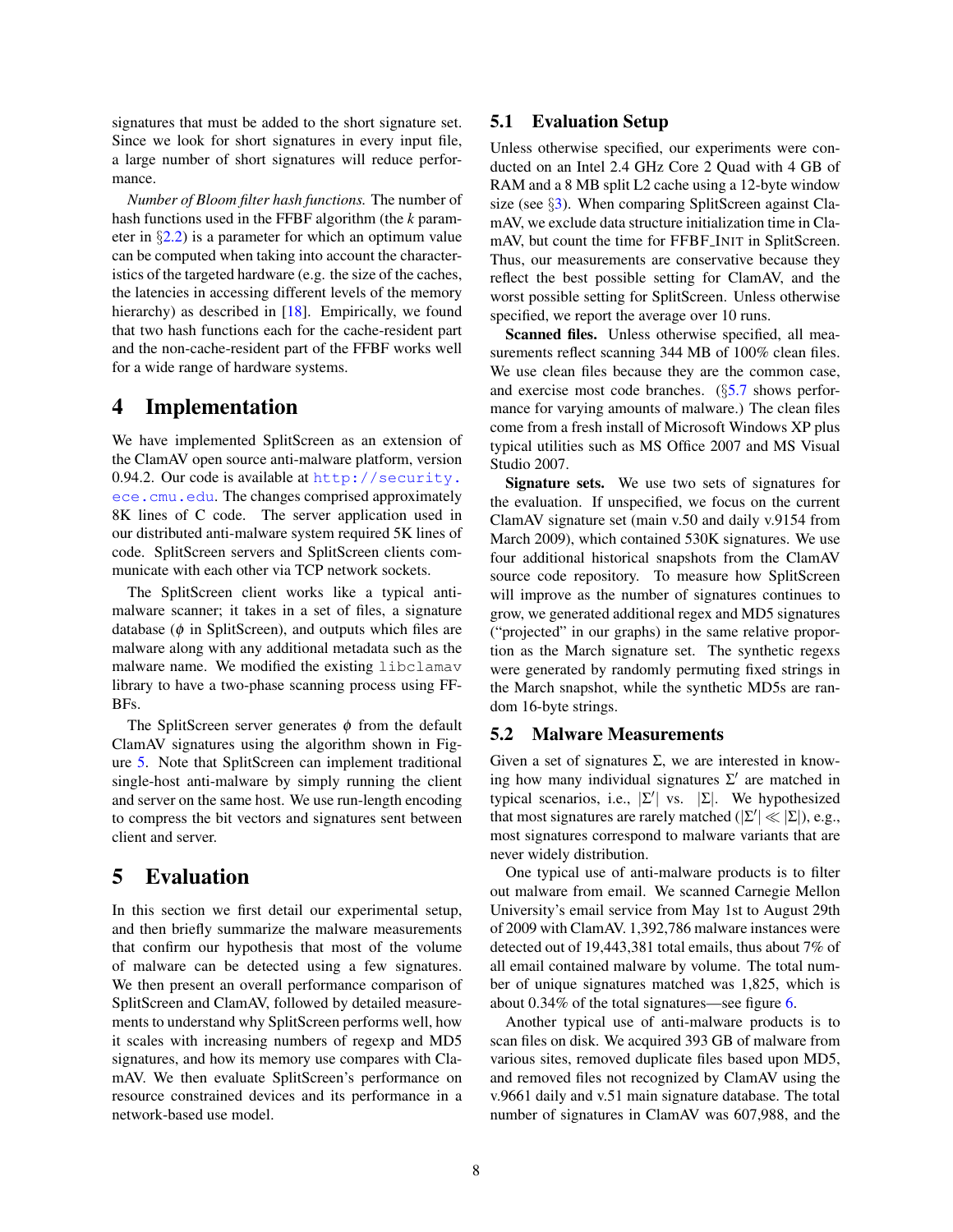

<span id="page-8-1"></span>Figure 6: The overall amount of malware detected (y axis) vs. the total number of malware signatures needed (x axis). For example, about 1000 signatures are needed to detect virtually all malware.

total number of unique malware files was 960,766 (about 221 GB). ClamAV reported out of the 960,766 unique files that there were 128,992 unique malware variants. Thus, about 21.2% of signatures were matched.

We conclude that indeed most signatures correspond to rare malware, while only a few signatures are typically needed to match malware found in day-to-day operations.



<span id="page-8-2"></span>Figure 7: Performance of SplitScreen and ClamAV using historical and projected ClamAV signature sets.

### 5.3 SplitScreen Throughput

We ran SplitScreen using both historical and projected signature sets from ClamAV, and compared its perfor-mance to ClamAV on the same signature set. Figure [7](#page-8-2) shows our results. SplitScreen consistently improves throughput by at least  $2 \times$  on previous and existing signatures, and the throughput improvement factor increases with the number of signatures.

Understanding throughput: Cache misses. We hypothesized that a primary bottleneck in ClamAV was L2 cache misses in regular expression matching. Figure [8](#page-8-3) shows ClamAV's throughput and memory use as the number of regular expression signatures grows from zero to roughly 125,000, with *no* MD5 signatures. In contrast, increasing the number of MD5 signatures linearly increases the total memory required by ClamAV, but has almost no effect on its throughput. With no regexp signatures, ClamAV scanned nearly 50 MB/sec, regardless of the number of MD5 signatures.



<span id="page-8-3"></span>Figure 8: ClamAV scanning throughput and memory consumption as the number of regular expression signatures increases.

Figure [9](#page-9-0) compares the absolute number of L2 cache misses for ClamAV and SplitScreen as the (total) number of signatures increases. The dramatic increase in L2 cache misses for ClamAV suggest that this is, indeed, a major source of its performance degradation. In contrast, the number of cache misses for SplitScreen is much lower, helping to explain its improved scanning performance. These results indicate that increasing the number of regex signatures increases the number of cache misses, decreases throughput, and thus is the primary throughput bottleneck in ClamAV.

# <span id="page-8-0"></span>5.4 SplitScreen Scalability and Performance Breakdown

How well does SplitScreen scale? We measured three scaling dimensions: 1) how throughput is affected as the number of regular expression signatures grows, 2) how FFBF size affects performance and memory use, and 3) where SplitScreen spends time as the number of signatures increases.

*Throughput.* Figure [10](#page-9-1) shows SplitScreen's throughput as the number of signatures grows from 500K (approximately what is in ClamAV now) to 3 million. At 500K signatures, SplitScreen performs about 2.25 times better than ClamAV. At 3 million signatures,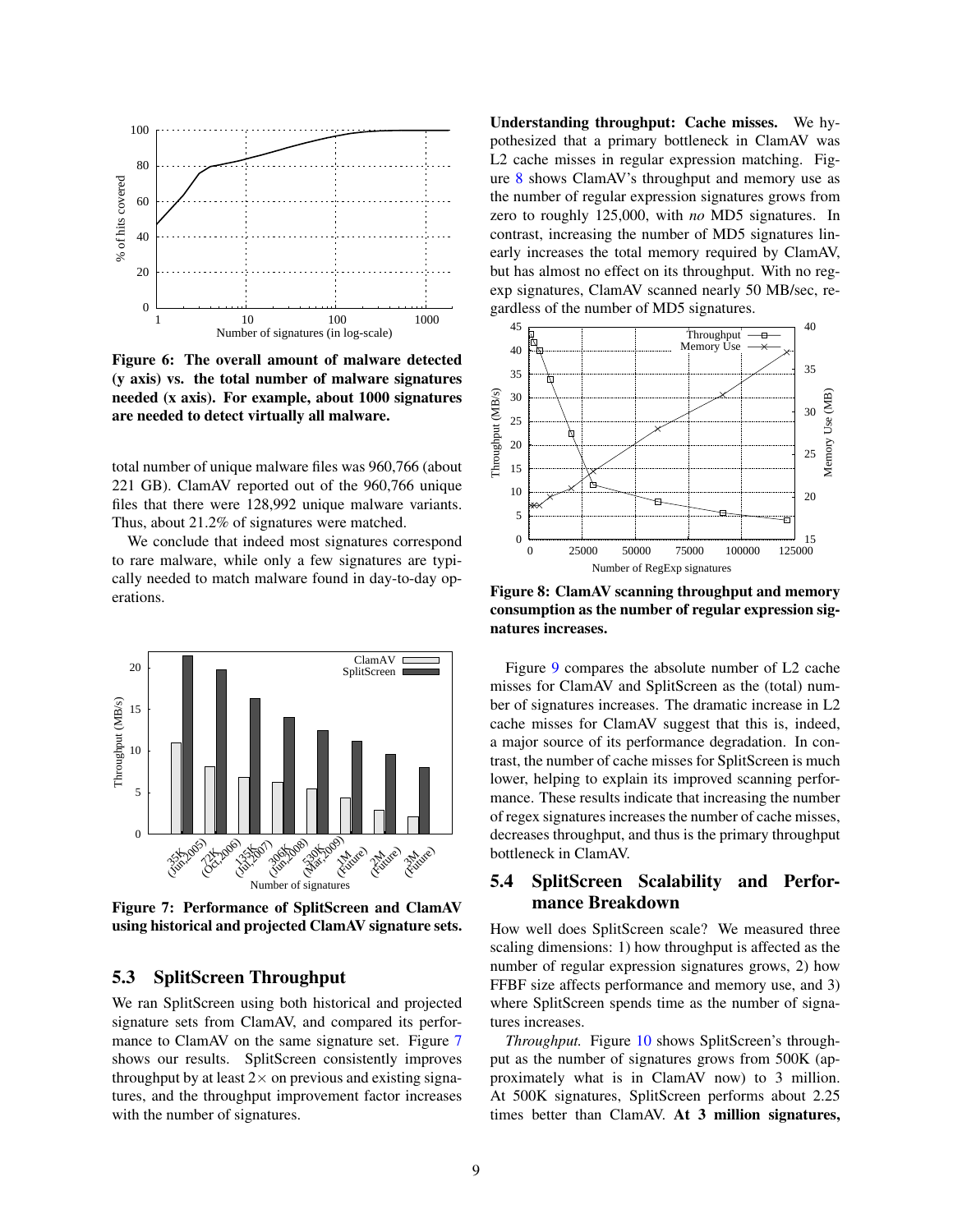

Figure 9: Cache misses.

<span id="page-9-0"></span>**SplitScreen performs 4.5 times better.** The  $4.5\times$ throughput increase is given with a 32 MB FFBF. These measurements are all an average over 10 runs. The worst of these runs is the first when the file system cache is cold, when SplitScreen was only  $3 \times$  faster than ClamAV (graph omitted due to space).

*FFBF Size.* We also experimented with smaller FFBF's of size 8, 12, 20, and 36 MB, as shown in Figure [10.](#page-9-1) The larger the FFBF, the smaller the false positive ratio, thus the greater the performance. We saw no additional performance gain by increasing the FFBF beyond 36 MB.

| # |      | FFBF-SCAN      | FFBF-HIT     | FFBF-VERIFY   |  |
|---|------|----------------|--------------|---------------|--|
|   | sigs | +Short Sigs.   | $+$ Traffic  |               |  |
|   | 500K | 27.2 (94.7%)   | $0.7(2.6\%)$ | 0.8(2.7%)     |  |
|   | 1M   | 27.4 (92.4%)   | $0.9(3.0\%)$ | 1.4 $(4.6\%)$ |  |
|   | 2M   | $26.5(76.0\%)$ | $1.3(3.7\%)$ | $7.1(20.3\%)$ |  |
|   | 3M   | 24.2 (58.3%)   | $1.7(4.1\%)$ | 15.6 (37.6%)  |  |
|   |      |                |              |               |  |

<span id="page-9-2"></span>Table 1: Time spent per step by SplitScreen to scan 1.55 GB of files (in seconds and by percentage).

*Per-Step Breakdown.* Table [1](#page-9-2) shows the breakdown of time spent per phase. We do not show FFBF-INIT which was always  $< 0.01\%$  of total time. As noted earlier, we omit ClamAV initialization time in order to provide conservative comparisons.

We make draw several conclusions from our experiments. First, SplitScreen's performance advantage continues to grow as the number of regexp signatures increases. Second, the time required by the first phase of scanning in SplitScreen holds steady, but the exact matching phase begins to take more and more time. This occurs because we held the size of the FFBF constant. When we pack more signatures into the same size FFBF, the bit vector becomes more densely populated, thus increasing the probability of a false positive due to hash



<span id="page-9-1"></span>Figure 10: Performance for different size feed-forward Bloom filters, keeping the cache-resident portion constant.

collisions. Such false positives result in more signatures to check during FFBF-VERIFY. Thus, while the overall scan time is relatively small, increasing the SplitScreen FFBF size will help in the future, i.e., we can take advantage of the larger caches the future may bring. Note that the size increases to the FFBF need be nowhere near as large as with ClamAV, e.g., a few megabytes for SplitScreen vs. a few hundred megabytes for ClamAV.

### 5.5 SplitScreen on Constrained Devices

Figure [11](#page-10-2) compares the memory required by SplitScreen and ClamAV for FFBF-SCAN. 533,183 signatures in ClamAV consumed about 116 MB of memory. SplitScreen requires only 55.4 MB, of which 40 MB are dedicated to FFBFs. Our FFBF was designed to minimize false positives due to hash collisions but not adversely affect performance due to TLB misses (§[3.3.2\)](#page-4-1). At 3 million signatures, ClamAV consumed over 500 MB of memory, while SplitScreen still performed well with a 40 MB FFBF.

We then tested SplitScreen's performance with four increasingly more limited systems. We compare SplitScreen and ClamAV using the current signature set on: a 2009 desktop computer (Intel 2.4 GHz Core 2 Quad, 4 GB RAM, 8 MB L2 cache); a 2008 Apple laptop (Intel 2.4 GHz Core 2 Duo, 2 GB RAM, 3 MB L2 cache); a 2005 desktop (Intel Pentium D 2.8 GHz, 4 GB RAM, 2 MB L2 Cache); and a Alix3c2 (AMD Geode 500 Mhz, 256 MB RAM, 128 KB L2 Cache) that we use as a proxy for mobile/handheld devices.<sup>[5](#page-9-3)</sup>

Figure [12](#page-10-3) shows these results. On the desktop systems and laptop, SplitScreen performs roughly 2x better than ClamAV. On the embedded system, SplitScreen performs 30% better than the baseline ClamAV. The modest

<span id="page-9-3"></span><sup>&</sup>lt;sup>5</sup>The AMD Geode has hardware capabilities similar to the iPhone 3GS, which has a 600 MHz ARM processor with 128 MB of RAM.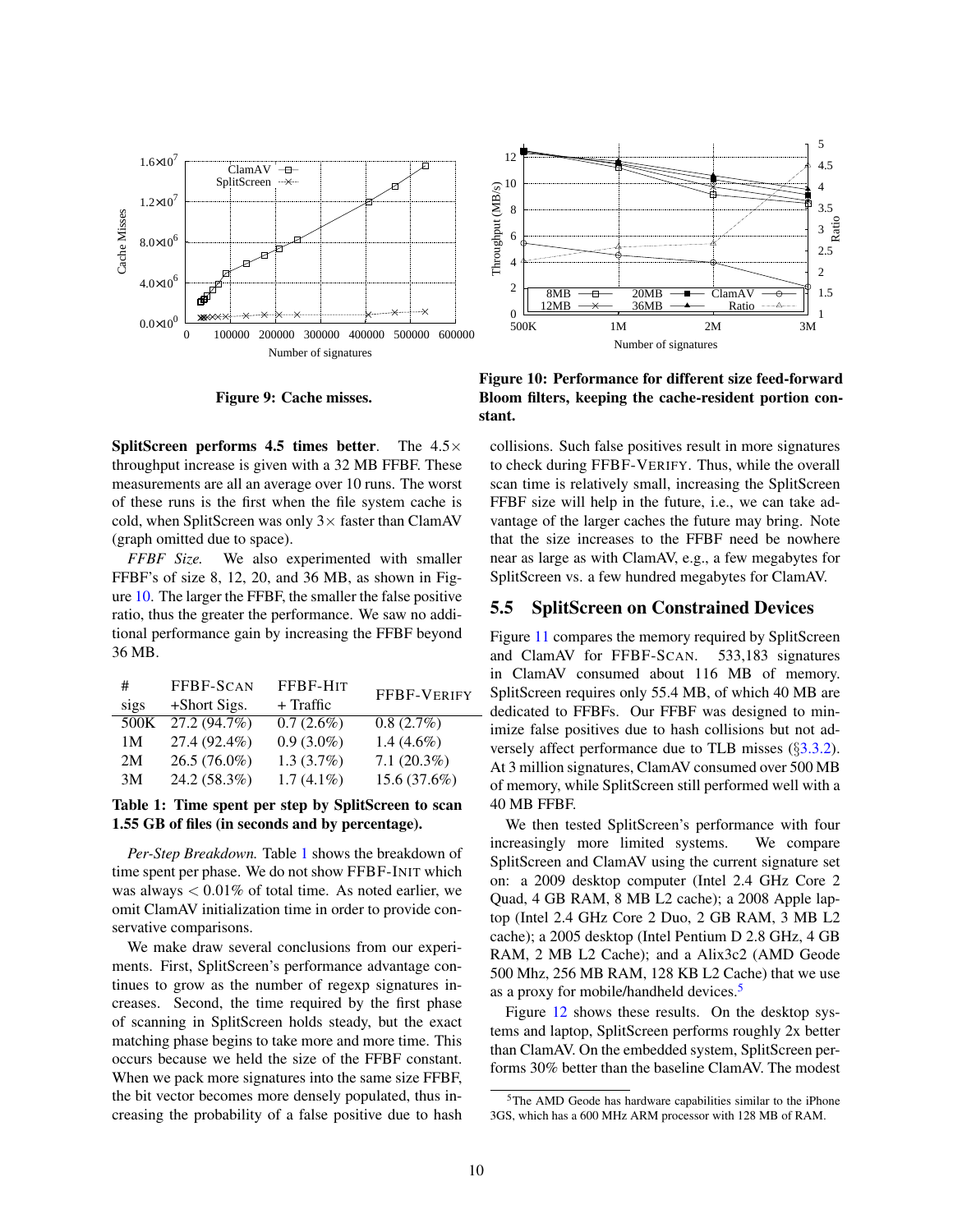

<span id="page-10-2"></span>Figure 11: Memory use of SplitScreen and ClamAV.

performance gain was a result of the very small L2 cache on the embedded system.

However, our experiments indicate a more fundamental limitation with ClamAV on the memory-constrained AMD Geode. When we ran using the 2 million signature dataset, ClamAV exhausted the available system memory and crashed. In contrast, SplitScreen successfully operated using even the 3 million signature dataset. These results suggest that SplitScreen is a more effective architecture for memory-constrained devices.

### <span id="page-10-5"></span>5.6 SplitScreen Network Performance

In the network-based setting there are three data transfers between server and client: 1) the initial bit vector  $\phi$  (the all-patterns bit vector) generated by FFBF-INIT sent from the server to the client; 2) the bit vector  $\phi'$  (the matched-patterns bit vector) for signatures matched by FFBF-SCAN sent by the client to the server; and 3) the set of signatures  $\Sigma'$  needed for FFBF-VERIFY sent by the server to the client.

Recall that SplitScreen compresses the (likely-sparse) bit vectors before transmission. The compressed size of  $\phi'$  depends upon the signatures matched and the FFBF false positive rate. Table [2](#page-11-1) shows the network traffic and false-positive rates in different cases. The size of both  $\phi'$  and  $\Sigma'$  remains small for these files, requiring significantly less network traffic than transferring the entire signature set.

Table [3](#page-11-2) shows the size of the all-patterns bit vector  $\phi$ , which must be transmitted periodically to clients, for increasing (gzipped) ClamAV database sizes. SplitScreen requires about 10% the network bandwidth to distribute the initial signatures to clients.

Overall, the volume of network traffic for SplitScreen  $(|\phi| + |\phi'| + |\Sigma'|)$  is between 10%-13% of that used



<span id="page-10-3"></span>Figure 12: Performance for four different systems (differing CPU, cache, and memory size).



<span id="page-10-4"></span>Figure 13: Throughput as % of malware increases (using total scan time including verification).

by ClamAV on a fresh scan. On subsequent scans SplitScreen will go out and fetch new  $\phi'$  and  $\Sigma'$  if new signatures are matched (e.g., the  $\phi'$  of a new scan has different bits set than previous scans). However, since  $|\Sigma'| \ll |\Sigma|$ , the total lifetime traffic is still expected to be very small.

### <span id="page-10-1"></span>5.7 Malware Scanning

How does the amount of malware affect scan throughput? We created a 100 MB corpus using different ratios of malware and clean PE files. Figure [13](#page-10-4) shows that SplitScreen's performance advantage slowly decreases as the percentage of malware increases, because it must re-scan a larger amount of the input files using the exact signatures.

### <span id="page-10-0"></span>5.8 Additional SplitScreen Parameters

In addition to the FFBF size  $(\S$ [5.4\)](#page-8-0), we measured the effect of different hash window sizes and the effectiveness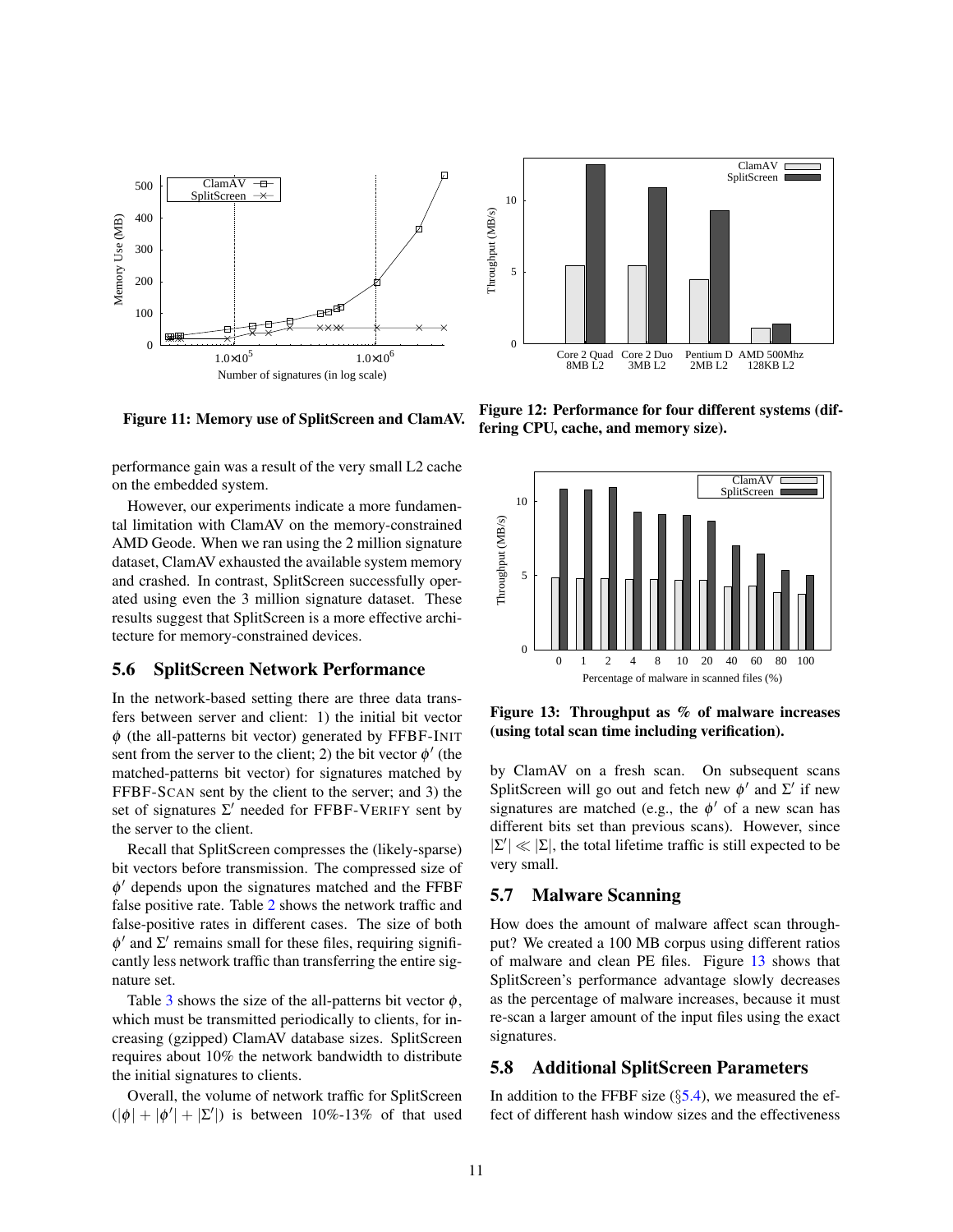|                          | <b>Size</b><br>οť | Number of    | $ \phi' $ (Bytes) | $ \Sigma' $<br>(Bytes) | Total traffic | False-positive |
|--------------------------|-------------------|--------------|-------------------|------------------------|---------------|----------------|
| <b>Target File Types</b> | target files      | target files |                   |                        | (Bytes)       | rate           |
| Randomly generated       | 200 MB            | 1.000        | 80                | 405                    | 485           | $0.50\%$       |
| Randomly generated       | $2$ GB            | 10,000       | 224               | 223                    | 447           | $0.14\%$       |
| Clean PE files           | 340 MB            | 1.957        | 1.829             | 15.082                 | 16.911        | 4.19%          |
| Clean ELF files          | 157 MB            | 1.319        | 180               | 11.766                 | 13.338        | 9.26%          |
| 100% Malware             | 170 MB            | 534          | 17.100            | 160,828                | 177,928       | N/A            |
| 100% Malware             | 1.1 GB            | 5277         | 61.748            | 648,962                | 710,710       | N/A            |

Table 2: Network traffic for SplitScreen using 530K signatures.

|              |                          |                                     | Window Size          | Avg. $F-P$ | Max. F-P | # Short Sigs |
|--------------|--------------------------|-------------------------------------|----------------------|------------|----------|--------------|
|              | ClamAV<br>CVD(MB)<br>9.9 | $FFBF + Short$<br>Sigs (MB)<br>0.77 | 8 bytes              | 17.3       | 18.9     | 1169         |
| # signatures |                          |                                     | 10 bytes             | 11.6       | 14.3     | 1350         |
|              |                          |                                     | 12 bytes             | 8.56       | 9.36     | 1624         |
| 130K         |                          |                                     | 14 bytes<br>16 bytes | 6.70       | 7.77     | 2004         |
| 245K         | 13.5                     | 1.2                                 |                      |            |          |              |
| 530K         | 20.8                     | 2.0                                 |                      | 5.23       | 6.31     | 3203         |

#### Table 3: Signature size initially sent to clients.

of using document frequency to select good tokens for regular expression signatures.

Fixed string selection and document frequency. The better the fixed string selection, the lower the false positive rate will be, and thus the better SplitScreen performs. We use the document frequency (DF) of known good programs to eliminate fixed strings that would cause false positives. Our experiments were conducted using the known clean binaries as described in §[5.1.](#page-7-2) We found the performance increase in Figure [13](#page-10-4) was in part due to DF removing substrings that match clean files. We did a subsequent test with 344 MB of PE files from our data set. Without document frequency, we had a 22% false positive rate and a throughput of 10 MB/s. With document frequency, we had a 0.9% false positive rate and 12 MB/s throughput. We also performed 10-fold cross validation to confirm that document frequency is beneficial, with the average and max false positive rate per window size shown in Table [4.](#page-11-3)

Window size. A shorter hash window results in fewer short regexp signatures, but increases the false positive rate. The window represents the number of bytes from each signature used for FFBF scanning. For example, a window of 1 byte would mean a file would only have to match 1 byte of a signature during FFBF-SCAN. (The system ensures correctness via FFBF-VERIFY.)

Using an eight-byte window, hash collisions caused a 3.98% of files to be mis-identified as malware in FFBF-SCAN that later had to be weeded out during FFBF-VERIFY. With a sixteen-byte window, the false positive rate was only 0.46%. The throughput for an 8 and 16 byte window was 9.44 MB/s and 8.67 MB/s, respec-

<span id="page-11-3"></span><span id="page-11-2"></span><span id="page-11-1"></span>Table 4: False positive rates for different window sizes. The average and maximum FP rates are from the 10 fold cross validation of DF on 1.55 GB of clean binaries.

tively. Our results indicate a window size of 12 seems optimal as a balance between the short signature set size, the false positive rate, and the scan rate.

### <span id="page-11-0"></span>5.9 Comparison with HashAV

The work most closely related to ours is HashAV [\[10\]](#page-13-5). HashAV uses Bloom filters as a first pass to reduce the number of files scanned by the regular expression algorithms. Although there are many significant differences between SplitScreen and HashAV (see §[7\)](#page-12-0), HashAV serves as a good reference for the difference between a typical Bloom scan and our FFBF-based techniques.

To enable a direct comparison, we made several modifications to each system. We modified SplitScreen to ignore file types and perform only the raw scanning supported by HashAV. We disabled MD5 signature computation and scanning in SplitScreen to match HashAV's behavior. We updated HashAV to scan multiple files instead of only one. Finally, we changed the evaluation to include only the file types that HashAV supported. *It is important to note that the numbers in this section are not directly comparable to those in previous sections.* HashAV did not support the complex regexp patterns that most frequently show up in SplitScreen's small signatures set, so the performance improvement of SplitScreen over ClamAV appears larger in this evaluation that it does in previous sections.

Figure [14](#page-12-1) shows that with 100K signatures, SplitScreen performs about  $9 \times$  better than HashAV, which in turn outperforms ClamAV by a factor of two. SplitScreen's performance does not degrade with an increasing number of signatures, while HashAV's performance does. One reason is SplitScreen is more cache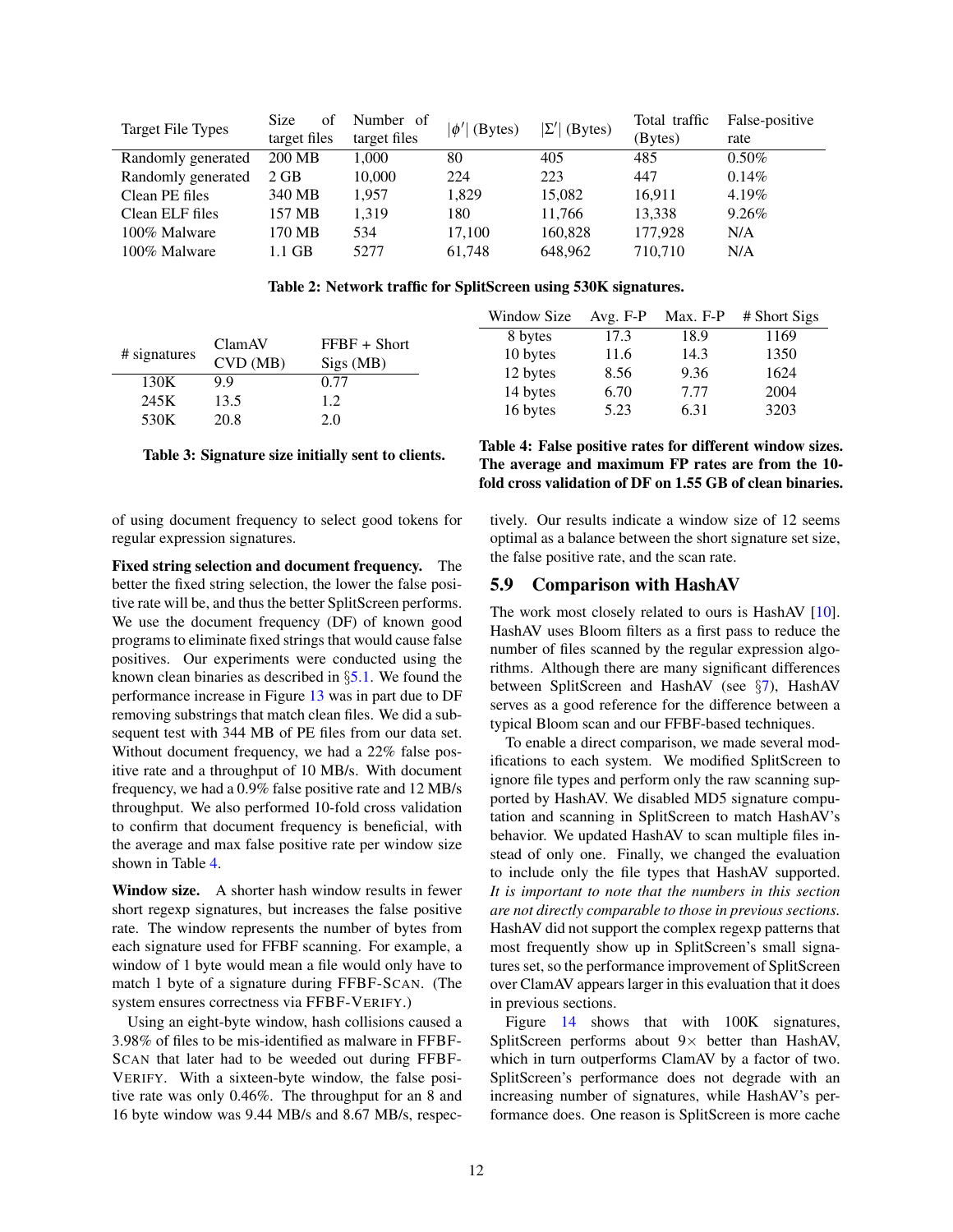

<span id="page-12-1"></span>Figure 14: HashAV and SplitScreen scan throughput.

friendly; with large signature sets HashAV's default Bloom filter does not fit in cache, and the resulting cache misses significantly degrade performance. If HashAV decreased the size of their filter, then there would be many false positives due to hash collisions. Further, HashAV does not perform verification using the small signature set as done by SplitScreen. As a result, the data structure for exact pattern matching during HashAV verification will be much larger than during verification with SplitScreen.

# 6 Discussion

We see the SplitScreen distributed model providing benefits in several scenarios, beyond the basic speedup provided by our approach. As shown in §[5.6,](#page-10-5) a SplitScreen client requires  $10\times$  less data than a ClamAV client before it can start detecting malware. Furthermore, sending a new signature takes 8 bytes for SplitScreen (remember from §[3.5.1](#page-5-0) that all the FFBF bits corresponding to a signature are generated from just two independent 32-bit hashes) and 20 to 350 bytes on ClamAV. These factors make SplitScreen more effective in responding to new malware because there is less pressure on update servers, and clients get updates faster. The other advantage to dynamically downloading signatures is that SplitScreen can be installed on devices with limited storage space, like residential gateways or mobile devices.

In the SplitScreen distributed anti-malware model, the server plays an active role in the scanning process: it extracts relevant signatures from the signature database for every scan that generates suspect files on a client. Running on an Intel 2.4 GHz Core 2 Quad machine, the unoptimized server can sustain up to 14 requests per second (note that every request corresponded to a scan of 1.5 GB of binary files, so the numbers of suspect files and signatures were relatively high). As such, a single server can handle the virus scanning load of a set of clients scanning 21 GB/sec of data. While this suffices for a proofof-concept, we believe there is substantial room to optimize the server's performance in future work: (1) Clients can cache signatures from the server by adding them to their short signatures set; (2) the server can use an indexing mechanism to more rapidly retrieve the necessary signatures based upon the bits set in the matchedpatterns bit vector; (3) conventional or, perhaps, peer-topeer replication techniques can be easily used to replicate the server, whose current implementation is CPU intensive but does not require particularly large amounts of disk or memory. These improvements are complementary to our core problem of efficient malware scanning, and we leave them as future work.

# <span id="page-12-0"></span>7 Related Work

CloudAV [\[19\]](#page-13-7) applies cloud computing to anti-virus scanning. It exploits 'N-version protection' to detect malware in the cloud network with higher accuracy. Its scope is limited, however, to controlled environments such as enterprises and schools to avoid dealing with privacy. Each client in CloudAV sends files to a central server for analysis, while in SplitScreen, clients send only their matched-patterns bit vector.

Pattern matching, including using Bloom filters, has been extensively studied in and outside of the malware detection context. Several efforts have targeted network intrusion detection systems such as Snort, which must operate at extremely high speed, but that have a smaller and simpler signature set [\[21\]](#page-13-19). Bloom filters are a commonly-proposed technique for hardware accelerated deep packet inspection [\[9\]](#page-13-20).

HashAV proposed using Bloom filters to speed up the Wu-Manber implementation used in ClamAV [\[10\]](#page-13-5). They show the importance of taking into account the CPU caches when designing exact pattern matching algorithms. However, their system does not address all aspects of an anti-malware solution, including MD5 signatures, signatures shorter than the window size, cachefriendly Bloom filters when the data size exceeds cache size, and reducing the number of signatures in the subsequent verification step. Furthermore, the SplitScreen FFBF-based approach scales much better for increases in the number of signatures.

A solution for signature-based malware detection in resource constrained mobile devices had previously been presented in [\[22\]](#page-13-21). Similarly to SplitScreen, it used signature fragment selection to accelerate the scanning, but could only handle fixed byte signatures, and was less memory efficient than SplitScreen.

The "Oyster" ClamAV extensions [\[17\]](#page-13-22) replaced ClamAV's Aho-Corasick trie with a multi-level trie to improve its scalability, improving throughput, but did not